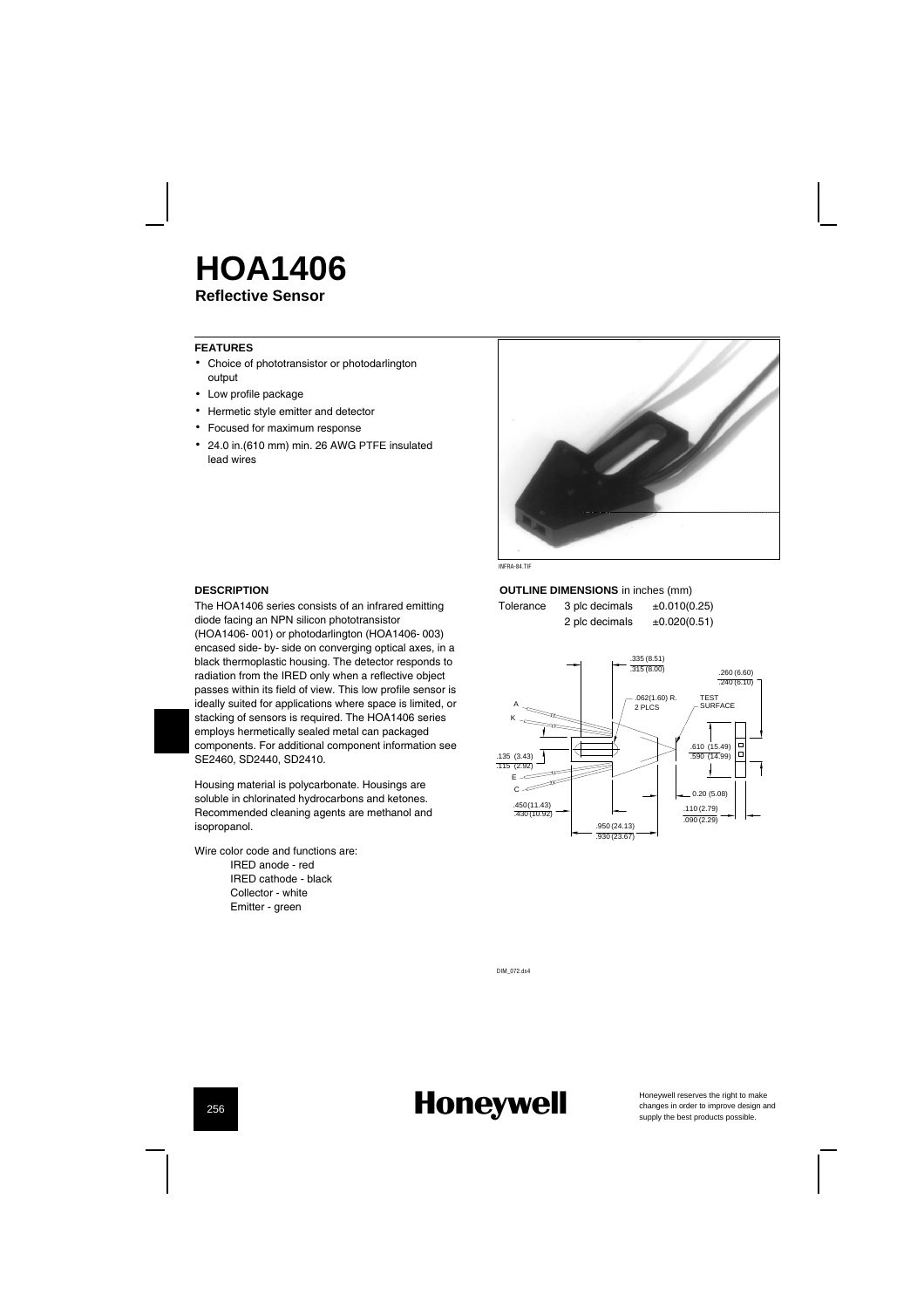# **HOA1406**

**Reflective Sensor**

| ELECTRICAL CHARACTERISTICS (25°C unless otherwise noted)                                   |                 |            |            |            |              |                                                                      |
|--------------------------------------------------------------------------------------------|-----------------|------------|------------|------------|--------------|----------------------------------------------------------------------|
| <b>PARAMETER</b>                                                                           | <b>SYMBOL</b>   | <b>MIN</b> | <b>TYP</b> | <b>MAX</b> | <b>UNITS</b> | <b>TEST CONDITIONS</b>                                               |
| <b>IR EMITTER</b>                                                                          |                 |            |            |            |              |                                                                      |
| <b>Forward Voltage</b>                                                                     | $V_F$           |            |            | 16         | $\vee$       | $I_F=20$ mA                                                          |
| Reverse Leakage Current                                                                    | l <sub>R</sub>  |            |            | 10         | μA           | $V_R = 3 V$                                                          |
| <b>DETECTOR</b><br>Collector-Emitter Breakdown Voltage<br>HOA1406-001<br>HOA1406-003       | $V(BR)$ CEO     | 30<br>15   |            |            | $\vee$       | $Ic=100 \mu A$                                                       |
| Emitter Collector Breakdown Voltage                                                        | V(BR)ECO        | 50         |            |            | $\vee$       | $IE=100 \mu A$                                                       |
| <b>Collector Dark Current</b><br>HOA 1406-001<br>HOA1406-003                               | <b>ICEO</b>     |            |            | 100<br>250 | nA           | $Vce=10 V$ , $F=0$                                                   |
| <b>COUPLED CHARACTERISTICS</b><br>On State Collector Current<br>HOA1406-001<br>HOA1406-003 | C(ON)           | 25<br>20   |            |            | μA<br>mA     | $VCE=5$ V<br>$F=40$ mA<br>(1)                                        |
| Crosstalk (2)                                                                              | I <sub>cx</sub> |            |            | 20         | μA           | $Vce=5 V, IF=40 mA$                                                  |
| <b>Collector-Emitter Saturation Voltage</b><br>HOA1406-001<br>HOA1406-003                  | VCE(SAT)        |            |            | 0.4<br>1.1 | $\vee$       | $F = 40$ mA $(1)$<br>$lc=10 \mu A$<br>$lc=1$ mA                      |
| <b>Rise And Fall Time</b><br>HOA1406-001<br>HOA1406-003                                    | $t_r$ , $t_f$   |            | 15<br>75   |            | <b>us</b>    | $Vcc=5$ V, $lc=1$ mA<br>$R_L = 1000 \Omega$<br>$R_{L}$ =100 $\Omega$ |

Notes

. . . . . .<br>1. Test surface is a Eastman Kodak neutral white card with 90% diffuse reflectance located 0.20 in. (5.0 mm) from the front surface of the device.<br>
2. Crosstalk (lcx) is the collector current measured with current to emitter and no reflecting surface.

### **ABSOLUTE MAXIMUM RATINGS**

(25¡C Free-Air Temperature unless otherwise noted) Operating Temperature Range -40°C to 100°C Storage Temperature Range -40°C to 100°C **IR EMITTER** Power Dissipation 80 mW (1)<br>Reverse Voltage 3 V Reverse Voltage Continuous Forward Current 50 mA<br>DETECTOR TRANS. Collector-Emitter Voltage 30 V 15 V<br>Emitter-Collector Voltage 5 V 5 V Emitter-Collector Voltage 5V 5V<br>Power Dissipation 75 mW (2) 75 mW (2) Power Dissipation Collector DC Current 30 mA 30 mA

# **DARLINGTON**



Honeywell reserves the right to make changes in order to improve design and<br>supply the best products possible.

## **Honeywell h** 257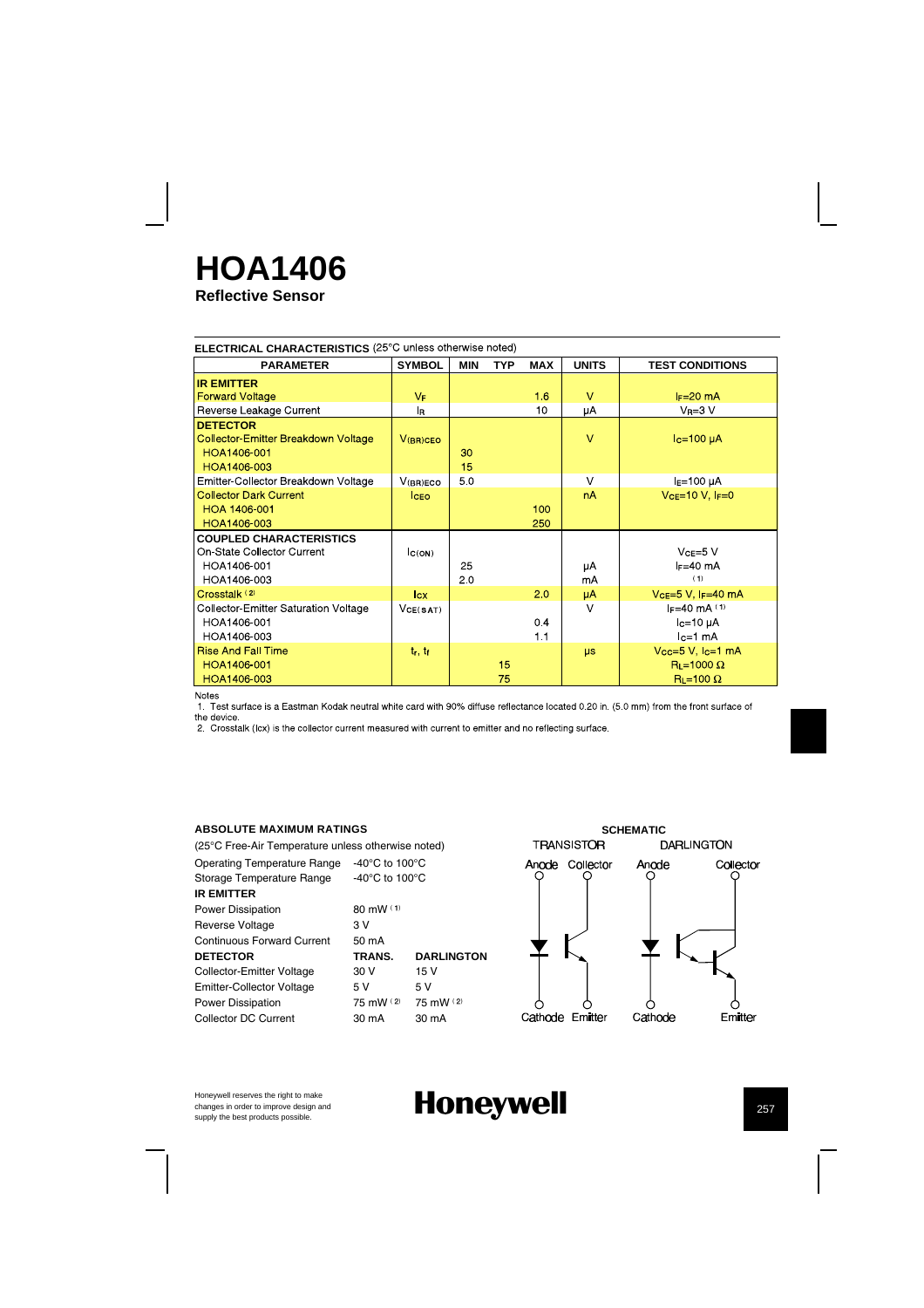



**Honeywell** 



Honeywell reserves the right to make<br>changes in order to improve design and<br>supply the best products possible.

258